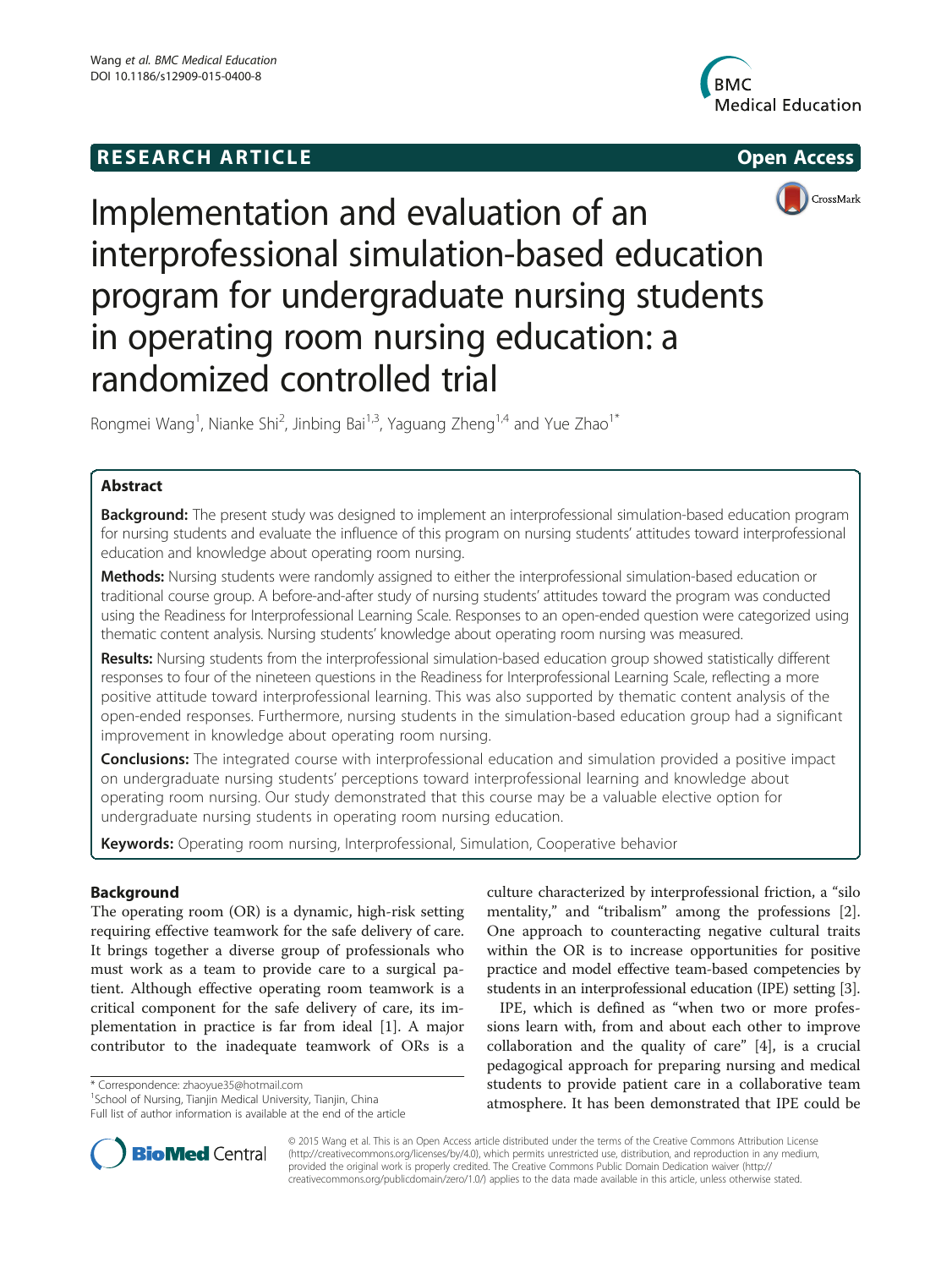a central component in the provision of safe and quality patient care [\[5](#page-5-0), [6\]](#page-5-0). Simulation based on real-world situations, encouraging critical thinking and decision making with team members from different disciplines, is one teaching strategy that supports interdisciplinary learning and is an attractive and feasible methodology for IPE [\[7](#page-5-0)]. Currently, simulation-based interprofessional activities are encountered in rapid response, trauma, and ICU training  $[8-10]$  $[8-10]$  $[8-10]$  $[8-10]$  $[8-10]$ .

With the aim of extending the learning outcomes from the acquisition of essential clinical knowledge and skills to include communication and teamwork in the education of OR Nursing, an IPE program incorporating simulation was developed by our team. This interprofessional simulation-based education (IPSE) program brings together two recent trends in healthcare professional education: IPE and simulation. In this program, third-year nursing students and fourth-year medical students from our university were recruited and worked together for a joint learning experience involving a simulated OR in which the students functioned as a team to perform operations on experimental animals. The present study was designed to implement IPSE program and evaluate the influence of this program on nursing students' attitudes toward IPE and knowledge of OR nursing.

#### Methods

#### Study design

A randomized controlled trial was conducted to evaluate the effects of a simulation-based interprofessional education program on nursing students' communication, team-working, and clinical knowledge in operating room nursing.

#### Samples and setting

A total of 55 third-year nursing students from Tianjin Medical University (Tianjin, China) were enrolled in this study. In order to prevent sampling bias, a random number table was used to assign the nursing students to the IPSE group ( $n = 28$ ) or traditional course group ( $n = 27$ ). Nursing students from both groups were female, aged  $20-22$  years (Mean age = 21), and without any previous experiences of a IPE or IPSE program. All nursing students who participated had just completed the Operating Room Nursing module. A total of 46 fourth-year medical students from the same university also participated in the study; they were in the Basic Surgical Techniques (BST) course, which was an established component of the medical curriculum. Arrangements were made so that the nursing students could join this activity.

In the IPSE group, 1–2 nursing students and 3–4 medical students were arranged into one group and were involved in the simulation scenario; they were assigned to perform surgical procedures as a team on anaesthetized animals. In the traditional course group, nursing students were instructed to practice operating room nursing skills under the supervision of an experienced instructor in the simulated operating room.

#### Ethical considerations

Approval was obtained from the Research Ethics Committee of Tianjin Medical University. Participation in the evaluation was voluntary, consent forms were signed, and anonymity was guaranteed. Large animal models have been widely used in the training program based on surgical protocols [\[11\]](#page-5-0), and animal manipulation was approved by animal committee of Tianjin Medical University from the perspective of the animal's welfare.

#### IPSE implementation

Three simulation scenarios including appendectomy, splenectomy, and small bowel resection and anastomosis were used in the IPSE group. Each simulation scenario went for three hours and occurred weekly over a twoweek period in a simulated operating room. All students participated in two scenarios. During these scenarios, nursing students acted as scrub or circulating nurses, and medical students acted as surgeons. Prior to commencing the scenarios, a brief orientation was conducted that included an overview of the training goals and objectives, as well as a review of simulation ground rules and equipment.

During the operation, working as a scrub nurse, nursing students prepared the instruments, trolleys, and sterile supplies needed for the surgery, maintained a sterile environment, and provided skilled assistance to the surgeon during the operation. While working as a circulating nurse, nursing students were responsible for managing nursing care within the operating theatre and coordinating the needs of the surgical team with other care providers as needed for the completion of surgery. During the operations, students were entirely interactive with each other, exploring their capabilities, learning from each other, and helping each other when needed. The supervisors were there to aid students at a basic level and to facilitate advancement through successive stages of skills acquisition. These clinical-related scenarios were developed and reviewed by our IPSE team of Tianjin Medical University faculty members, which included representatives from nursing and medical schools. This faculty team ensured that the simulation scenarios incorporated aspects and problems important across the spectrum of professions.

#### Measurements

The Readiness for Interprofessional Learning Scale (RIPLS) designed by Parsell and Bligh was used to measure the attitudes toward interprofessional teams and readiness for interprofessional education [[12](#page-5-0)]. This questionnaire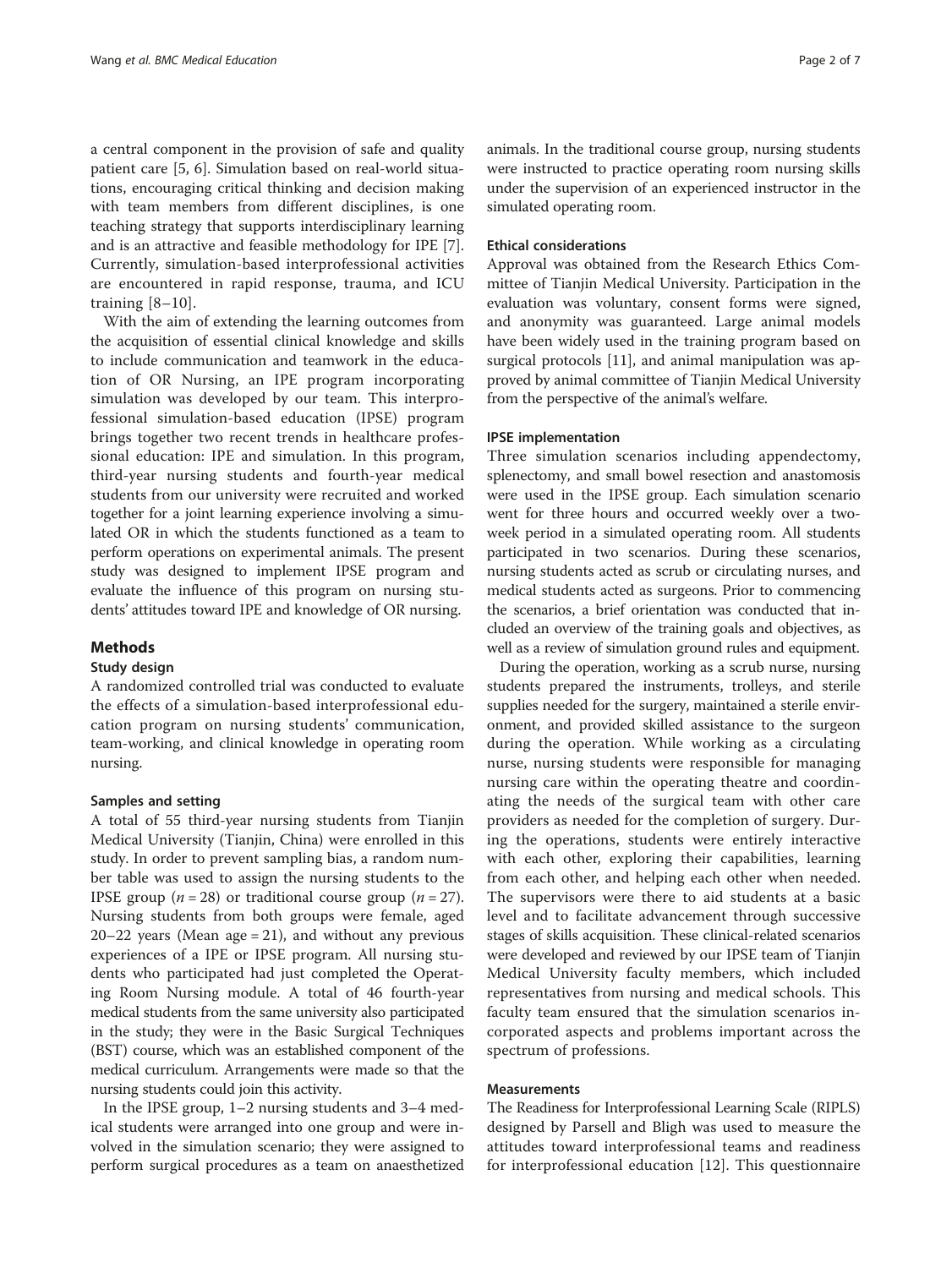was completed before and after the course activity. It consists of 19 statements measuring the strengths of student's beliefs concerning shared learning. The statements in the questionnaire are based on the desired or intended positive outcomes of successful shared learning. Each statement was scored on a 5-point Likert scale with anchors from 1 (completely disagree) to 5 (completely agree). Specifically, items 1–9 were labeled "teamwork and collaboration," items 10–16 were labeled "professional identity," and items 17–19 were labeled "roles and responsibilities."

In the original English version, the RIPLS was found to be valid and reliable [[12](#page-5-0)]. This scale has excellent reliability with a Cronbach's alpha of 0.90 [[12](#page-5-0)]. Subsequent studies using healthcare professions have also found the RIPLS to demonstrate acceptable levels of validity and reliability [[13](#page-5-0)–[15](#page-5-0)]. As no Chinese version was available, the English version of the RIPLS was translated into Chinese. Then, the Chinese version was back-translated into English by a Chinese-English speaking individual. Afterward, the two English translations were compared to distinguish the changes in the meanings. The study team and one specialist in psychometrics reviewed all the translation and cultural adaptation processes and corrected the changes. To ensure cultural equivalence, a panel of five experts confirmed the content validity of the Chinese version. The content validity index of  $RIPLS<sub>Chinese</sub>$ was excellent at 0.91. Additionally, in our study, the Cronbach's alpha coefficient was reported as follows: RIPLS (0.92), teamwork and collaboration (0.86), professional identity (0.80), and roles and responsibility (0.71).

As the study purpose was to explore and describe emergent themes rather than merely quantify response, it was considered appropriate to include additional open-ended questions that would provide greater depth of information and enable students to explain and qualify the choices they had made. The open-ended question asked students to provide their perceptions of the ISPE program workshops, including the acquisition of OR nursing knowledge and attitudes to shared learning. Stronach and Mclure [\[16](#page-5-0)] argued that the value of questionnaire data, and particularly small sample data, is improved by including such an opportunity.

Then, thematic content analysis, using word-processing tools and the principles of grounded theory, were used for the open-ended responses [[17, 18\]](#page-5-0). Initial line-by-line analysis was followed by focused coding and recoding by constant comparison to produce themes and subthemes that emerged inductively from the data. The data were reviewed and coded independently by two authors to ensure reliability. Discrepancies were resolved by discussions to reach a consensus on different items.

The 20-item questionnaire was used to explore the nursing students' knowledge about infection control, patient

safety, quality assurance, and professional accountability in OR nursing. This was constructed based on the literature review and expert opinion by the research team. After the IPSE or control program, nursing students were asked to complete the questionnaire anonymously. The primary investigator (RW) of this study tested the linguistic clarity of the questions and the accuracy of alternative responses to this survey. Then, five experts confirmed that the content validity and content validity index of the questionnaire was 0.88. It had good reliability with a Cronbach's alpha of 0.86. This test score ranges from 0 to 100. Higher scores indicated a higher-knowledge level in OR nursing.

The following are example questions from this knowledge questionnaire.

- 1. To prevent air contamination during a surgical procedure, the nurse can:
	- A. Make sure everyone who enters the operating room is wearing a mask
	- B. Disinfect the room following the surgical procedure
	- C. Spray a disinfectant before and after surgery
	- D. Ensure the doors to the operating suite are kept closed and avoid excessive traveling between rooms
- 2. With color change sterilization indicators, the white stripes on the tape change to \_\_\_\_\_ when the appropriate temperature has been met.
	- A. Red
	- B. Black
	- C. Blue
	- D. Green
- 3. Choose the best answer. A circulating nurse is removing used instruments from the OR and taking them to another room for decontamination. To maintain asepsis, she/he should:
	- A. Cover the instruments prior to removing them
	- B. Wear a mask when removing them
	- C. Place them on a cart to avoid handling them
	- D. Wear sterile gloves when removing them

#### Data analysis

The Wilcoxon signed-rank test was used to analyze the differences in the individual question responses of nursing students' attitudes toward IPE before and after the IPSE program. After the course, the differences in the nursing students' knowledge about OR nursing between the IPSE and traditional course group were analyzed using independent samples  $t$ -tests. A  $P$  value less than 0.05 was considered statistically significant. Statistical analyses were performed using SPSS Statistics for Windows, Version 17.0 (SPSS, Chicago, IL, USA). Participant responses to the open-ended question were analyzed using qualitative methods.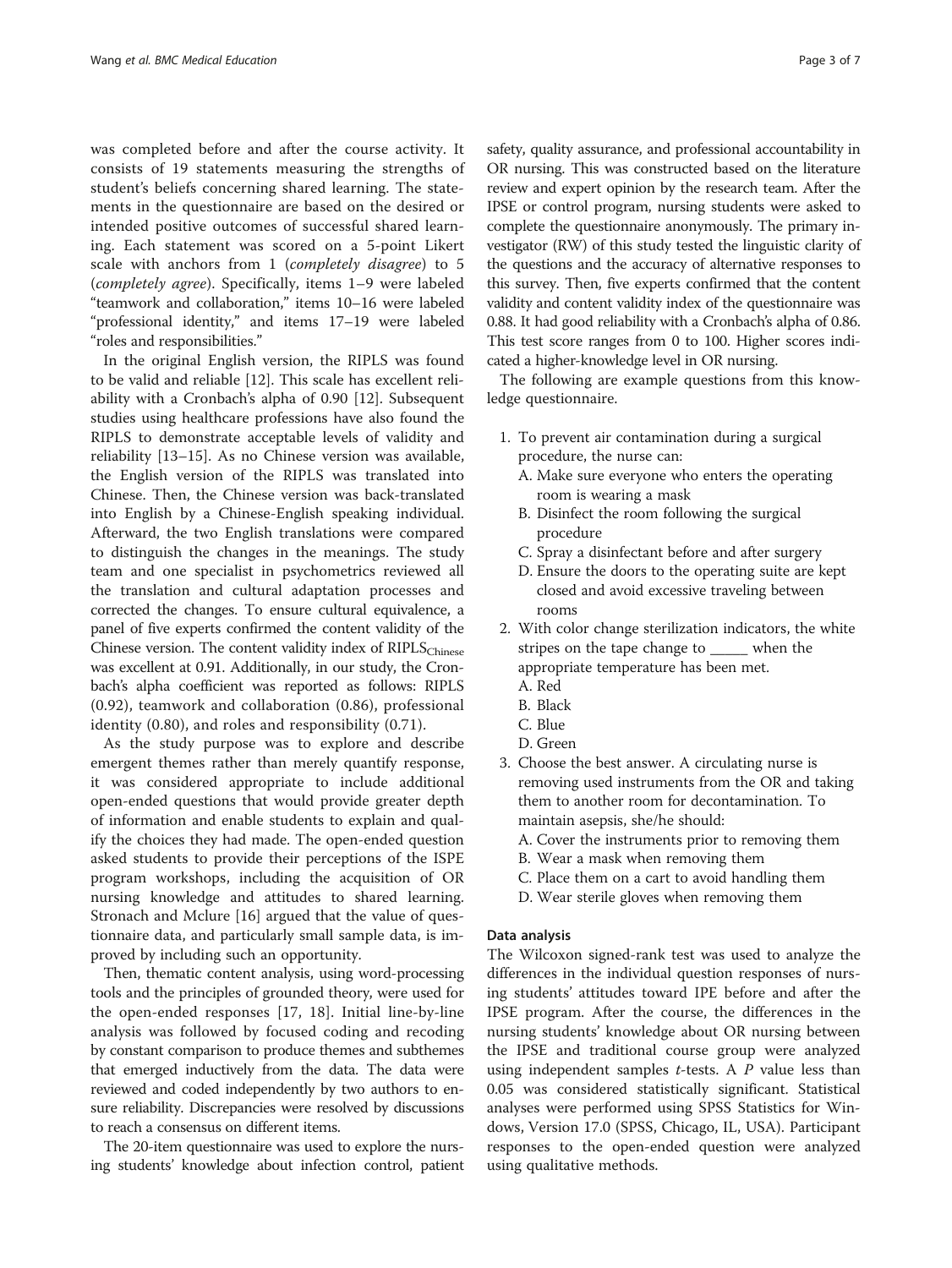#### Results

#### Readiness for interprofessional learning scale

A positive response to Questions 1–9 and 13–16 is associated with a positive attitude to IPE, and a negative response to Questions 10–12 and 17–19 is associated with a negative attitude to IPE. No significant difference in the responses to questions on the RIPLS was found between nursing students from the traditional course group and IPSE group before intervention. However, in nursing students from the IPSE group, there was a significant difference in the post-intervention questionnaire for Questions 3 ( $p = 0.046$ ), 7 ( $p = 0.040$ ), 13 ( $p = 0.023$ ) and 14 ( $p = 0.013$ ), which reflects more positive responses (Table 1). These results demonstrated the improved attitudes toward teamwork and collaboration, and professional identity after the IPSE course. In addition, although the difference between the pre- and post-questionnaire responses did not reach significance for the other questions, no question reflected a significantly more negative attitude to IPE in the post-intervention questionnaire.

#### Responses to open-ended question

From the participants' responses it is evident that they highly valued the IPSE experience. Qualitative analysis of the IPSE experience revealed four themes: communication with medical students, role awareness, a better way of learning, and future IPSE.

Communication with medical students Nursing students emphasized the importance of communication between team members. One student stated, "Some situations cannot flow smoothly when people do not communicate." Another commented, "I now realize that nursing students and medical students have the same issues when communicating with each other."

Role awareness Talking about role awareness, a student commented that the IPSE workshop "enabled us to understand both our own role in relation to OR nursing care and also that of the other health care professionals."

Another considered that it helped understand "professional boundaries."

A better way of learning Discussing the theme of a better way of learning, one student commented that learning in a simulated interprofessional setting was "a better way of learning, because it provided a safe environment in which this learning could occur, and improved our essential practice-based skills." This was also revealed in student comments such as, "Studying in this setting can transfer knowledge from scenarios to clinical situations, and facilitate working together for the greatest outcome for the patient."

Future IPSE The theme of future IPSE was revealed in student comments such as, "I felt I learned more from the collaboration with medical students. I thought I can do my best if I had more chance to practice my nursing skills like this."

#### OR nursing knowledge questionnaire

On the total sum knowledge scores, nursing students in the IPSE group showed significantly higher scores (Mean [SD]: 83.50 [8.45]) compared to those in the traditional course group (Mean [SD]: 77.00 [7.33]; p < 0.05) (Table [2](#page-4-0)). The findings suggest that for these two groups of nursing students, there were differences in the level of knowledge of OR nursing after the IPSE or control program.

#### **Discussion**

Interprofessional communication is an important aspect of modern medical care. However, most current educational models focus on uniprofessional training, rather than truly interprofessional ones. The move from silobased training models to true interprofessional models requires new attitudes and innovative tools [\[17](#page-5-0), [19](#page-5-0)]. Both IPE and simulation are well-established tools in their own right for teaching and learning [\[7, 20\]](#page-5-0). However, to date, both have been predominantly used within postgraduate training programs [\[20\]](#page-5-0). The present study created a program that aimed to introduce the simulation-based

Table 1 RIPLS questions with significant changes after student participation in the IPSE course

|                                                                                                                                   | Pre-<br>intervention <sup>d</sup> | Post-<br>intervention <sup>d</sup> | Р<br>value |
|-----------------------------------------------------------------------------------------------------------------------------------|-----------------------------------|------------------------------------|------------|
| Teamwork and collaboration                                                                                                        |                                   |                                    |            |
| Shared learning with other health care students will increase my ability to understand clinical problems.                         | $4.35 + 0.61$                     | $4.74 \pm 0.48$                    | 0.046      |
| For small-group learning to work, students need to trust and respect each other.                                                  | $4.10 + 0.69$                     | $4.42 + 0.64$                      | 0.040      |
| Professional identity                                                                                                             |                                   |                                    |            |
| Shared learning with other health care professionals will help me to communicate better with patients and<br>other professionals. | $4.22 \pm 0.48$                   | $4.74 + 0.45$                      | 0.023      |
| I would welcome the opportunity to work on small group projects with other health care students.                                  | $4.16 + 0.58$                     | $4.58 + 0.51$                      | 0.013      |

a Data are given as Mean ± SD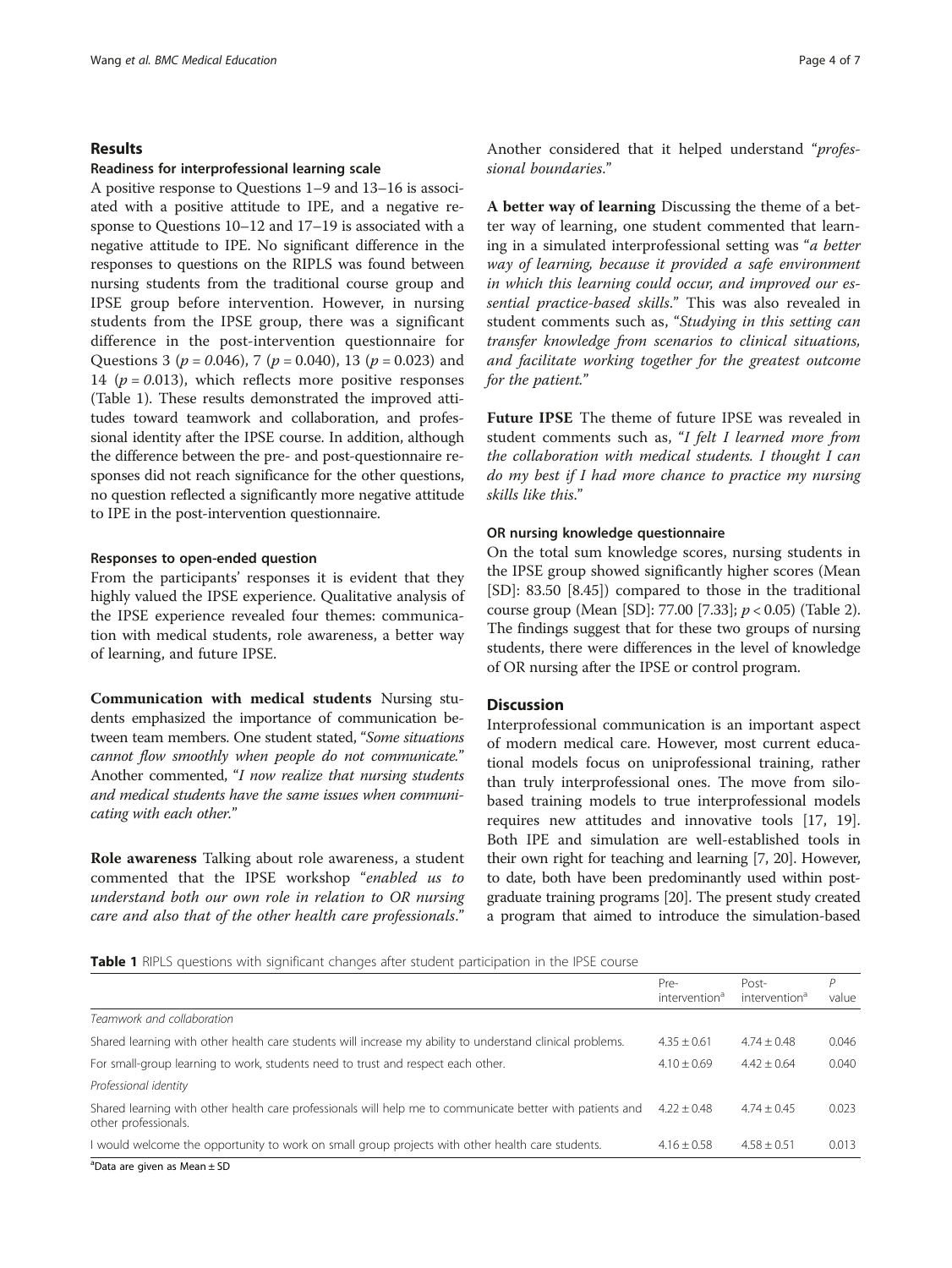<span id="page-4-0"></span>Table 2 Comparison of knowledge scores in nursing students from IPSE and traditional course groups

| Number | Mean $\pm$ SD  | P value |
|--------|----------------|---------|
| 28     | $83.50 + 8.45$ | 0.01    |
| 27     | $77.00 + 7.33$ |         |
|        |                |         |

IPE into pre-qualification education for health-care professional students. Our results suggest that the integration of the innovative stimulation-based experience with an IPE program not only improved nursing students' attitude toward interprofessional working, but it also increased their OR nursing knowledge level.

Although effective operating room teamwork is essential for the safe delivery of care, its implementation in practice is far from ideal [\[1](#page-5-0)]. A contribution to counteracting negative cultural traits within the OR may be made by increasing opportunities for positive practice and modeling of effective team-based competencies by students in an IPE setting [\[21\]](#page-5-0). There is increased emphasis on the need to produce "safe" practitioners in increasing numbers while, at the same time, there are increasing restrictions on practicing on real patients [[22](#page-5-0)]. Simulation-based learning can help to overcome this problem by providing students with an opportunity to apply learned concepts and skills in a realistic clinical setting [\[8](#page-5-0), [23](#page-5-0)]. This provides a controlled educational environment that offers a safe place for experimentation and practice [\[8, 20](#page-5-0), [24](#page-5-0)]. The innovation in the present study was designed to allow nursing and medical students to interact with each other at an early stage in their education through the joint simulation exercise. This allowed participants to focus on the specific skills sets related to communication and teamwork within a safe environment.

Creating an opportunity for these positive IPSE learning experiences is critical to change the destructive misperceptions harbored by each profession within the OR [[25, 26](#page-5-0)]. As evidenced by our report, improved attitudes toward teamwork and collaboration, and professional identity were the pivotal products of this innovative undertaking, which imply a greater willingness to work together and may help reduce professional "uniqueness." These results suggest an improvement in students' attitudes toward interprofessional collaboration, which supports results seen in IPE training experiences in the literature [\[27, 28\]](#page-5-0). The data obtained in quantitative analysis were also supported by the open-ended responses. Nursing students strongly recognized that this IPSE program allowed them to learn essential clinical knowledge in a high-quality simulated and risk-free environment with the opportunity to practice and interact cooperatively. They also commented on the importance of "realistic" training in learning together and the benefits to be realized by breaking down stereotypes and by appreciating

both their roles and those of others. The above attitudinal and knowledge improvements indicated in the present study support previous study findings [[9, 28](#page-5-0)]. Stewart and colleagues [\[9](#page-5-0)], have demonstrated its effectiveness in improving team-based attitudes and knowledge by conducting IPSE training sessions with high-fidelity simulation among senior medical and nursing students. Sigalet and colleagues [\[28\]](#page-5-0) expanded training to students from three professions (medicine, nursing, respiratory therapy) in emergency room and intensive care simulation settings and also reported improvements in team-based attitudes.

While effective IPE programs have been shown to have a number of positive benefits, there is still dispute over when to introduce IPE into the academic training of health professionals. Conventional wisdom held that IPE was best offered only after licensure when participants' professional identities were secure and when they had experiences to share [\[29,](#page-5-0) [30](#page-6-0)]. However, historical evidence [[31](#page-6-0), [32\]](#page-6-0) shows that IPE should be introduced from the very start of professional education to prevent the formation of negative interprofessional attitudes, which will later be resistant to change. Previous studies have identified fourth-year medical and third-year nursing students as the most appropriate student groups to participate in interprofessional health care education, as they felt confident in their own roles and had the ability to reflect on the roles and contributions of other health care professionals to patient care and clinical practice [[19](#page-5-0), [33\]](#page-6-0). In the present study, we recruited third-year nursing students and fourth-year medical students as participants. In accordance with previous studies [\[9](#page-5-0), [28\]](#page-5-0), the results showed that nursing students participating in the study reacted positively to their first IPSE experiences, and had a meaningful positive change in attitudes toward teamwork and collaboration, professional identity, and knowledge about OR nursing. Therefore, the IPSE designated for pre-health professional students may be applied broadly to enhance the effectiveness of team-based training by preparing participants for an interprofessional approach to patient care.

The study limitations must be kept in mind when considering the findings. First, the small sample size limits the ability to generalize findings. The total number of participants, however, does fall within the range of sample sizes for other IPSE experiences in the literature. In addition, the observations were undertaken immediately after the intervention, and it is perhaps not surprising that groups were able to perform to a satisfactory level. To confirm the notion that the continuation of the IPSE program may result in profound changes in postqualification attitudes, future longitudinal studies are needed. There are logistic constraints in the delivery of this IPSE program, as synchronizing sessions for small groups of students in different professions is not easily achieved. As the number and variety of modules increase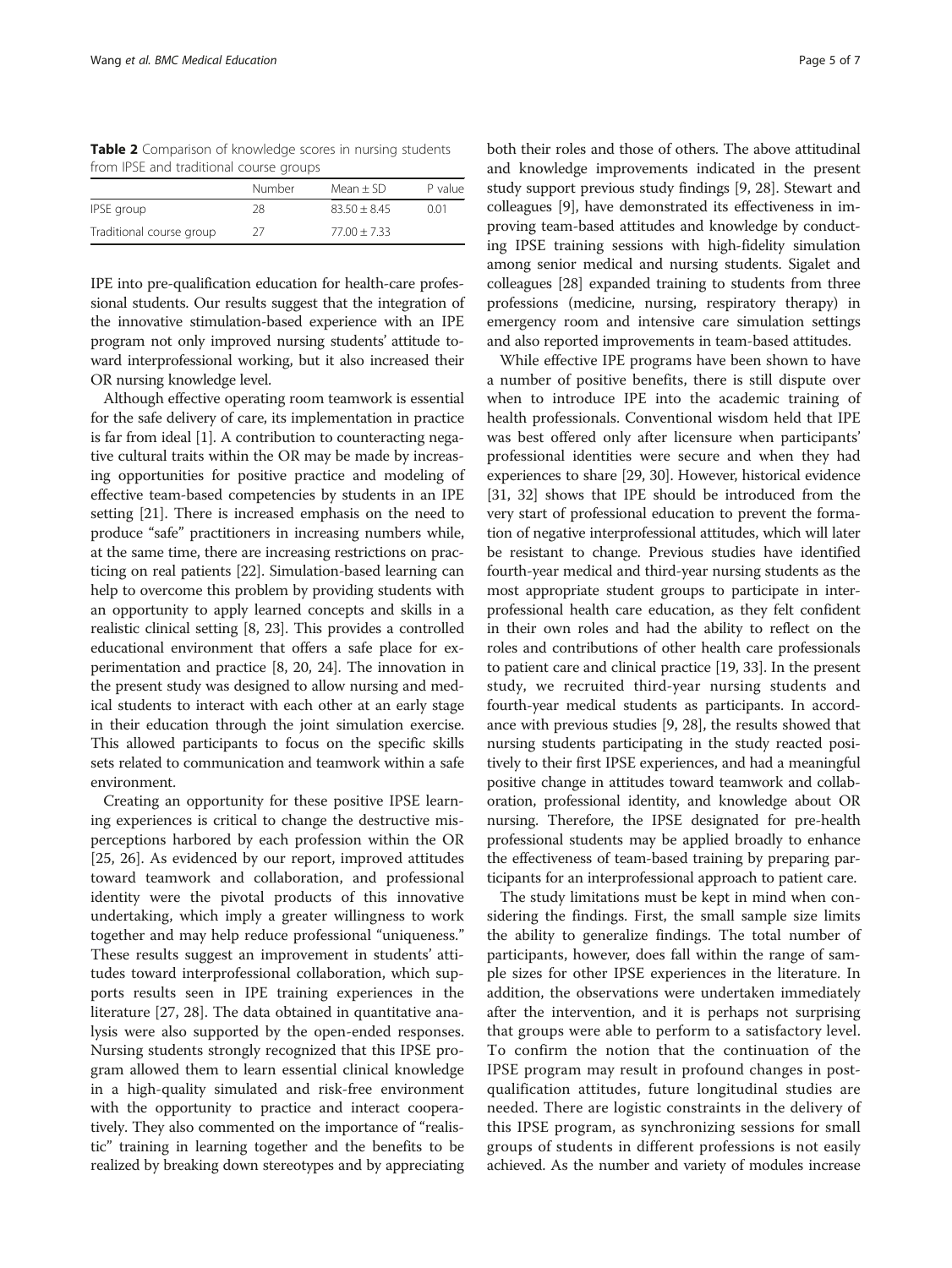<span id="page-5-0"></span>and additional professional groups are incorporated, this challenge will increase exponentially.

#### Conclusion

We demonstrated that interprofessional training conducted in the simulated OR environment appears to impact positively on participants' attitudes toward teambased competencies and knowledge of OR nursing. Such an improvement is a key step toward adoption of these attributes within clinical knowledge and skills related to OR nursing for pre-qualifying nursing students. Longer-term follow up using competence for young nursing graduates and healthcare outcomes for patient data may be required to evaluate if short-term benefits among nursing students can translate into improvements in the workplace in the future.

#### Abbreviations

OR: Operating room; IPE: Interprofessional education; ICU: Intensive care unit; IPSE: Interprofessional simulation based education; RIPLS: Readiness for Interprofessional Learning Scale; RW: Rongmei Wang.

#### Competing interests

The authors declare that they have no competing interests.

#### Authors' contributions

WR designed the study, collected data, and wrote the manuscript. BJ and ZY1 helped undertake statistical analysis and revised the manuscript. ZY2 and SN participated in the design and coordination of the study. All authors read and approved the final manuscript.

#### Acknowledgments

The authors thank Professor John Bligh and Professor Glennys Parsell for generously sharing their scale. This work was supported by the Tianjin Municipal Education Commission (D02-1011) and the Teaching and Learning Enhancement Fund of Tianjin Medical University (037000012).

#### Author details

<sup>1</sup>School of Nursing, Tianjin Medical University, Tianjin, China. <sup>2</sup>School of Basic Medicine, Tianjin Medical University, Tianjin, China. <sup>3</sup>School of Nursing, University of North Carolina, Chapel Hill, NC, USA. <sup>4</sup>School of Nursing, University of Pittsburgh, Pittsburgh, PA, USA.

# Received: 13 January 2015 Accepted: 29 June 2015

#### References

- 1. Makary MA, Sexton JB, Freischlag JA, Holzmueller CG, Millman EA, Rowen L, et al. Operating room teamwork among physicians and nurses: teamwork in the eye of the beholder. J Am Coll Surg. 2006;202(5):746–52.
- 2. Bleakley A, Boyden J, Hobbs A, Walsh L, Allard J. Improving teamwork climate in operating theatres: the shift from multiprofessionalism to interprofessionalism. J Interprof Care. 2006;20(5):461–70.
- 3. Barron D, West E. Leaving nursing: an event-history analysis of nurses' careers. J Health Serv Res Policy. 2005;10(3):150–7.
- 4. Centre for the Advancement of Interprofessional Education (CAIPE). The definition and principles of interprofessional education. In: Centre for the Advancement of Interprofessional Education (CAIPE). 2011. [http://caipe.org.uk/](http://caipe.org.uk/about-us/the-definition-and-principles-of-interprofessional-education) [about-us/the-definition-and-principles-of-interprofessional-education.](http://caipe.org.uk/about-us/the-definition-and-principles-of-interprofessional-education) Accessed 15 July 2014.
- 5. Berridge EJ, Mackintosh NJ, Freeth DS. Supporting patient safety: examining communication within delivery suite teams through contrasting approaches to research observation. Midwifery. 2010;26(5):512–9.
- 6. Suter E, Deutschlander S, Mickelson G, Nurani Z, Lait J, Harrison L, et al. Can interprofessional collaboration provide health human resources solutions? A knowledge synthesis. J Interprof Care. 2012;26(4):261–8.
- 7. Reese CE, Jeffries PR, Engum SA. Learning together: using simulations to develop nursing and medical student collaboration. Nurs Educ Perspect. 2010;31(1):33–7.
- 8. Baker C, Pulling C, McGraw R, Dagnone JD, Hopkins-Rosseel D, Medves J. Simulation in interprofessional education for patient‐centred collaborative care. J Adv Nurs. 2008;64(4):372–9.
- 9. Stewart M, Kennedy N, Cuene‐Grandidier H. Undergraduate interprofessional education using high‐fidelity paediatric simulation. Clin Teach. 2010;7(2):90–6.
- 10. Luctkar-Flude M, Baker C, Pulling C, McGraw R, Dagnone D, Medves J, et al. Evaluating an undergraduate interprofessional simulation-based educational module: communication, teamwork, and confidence performing cardiac resuscitation skills. Adv Med Educ Pract. 2010;1:59–66.
- 11. Simforoosh N, Khazaeli M, Nouralizadeh A, Soltani MH, Samzadeh M, Saffarian O, et al. Laparoscopic animal surgery for training without sacrificing animals; introducing the rabbit as a model for infantile laparoscopy. J Laparoendosc Adv Surg Tech A. 2011;21(10):929–33.
- 12. Parsell G, Bligh J. The development of a questionnaire to assess the readiness of health care students for Interprofessional Learning (RIPLS). Med Educ. 1999;33(2):95–100.
- 13. Williams B, Boyle M, Brightwell R, McCall M, McMullen P, Munro G, et al. A cross-sectional study of paramedics' readiness for interprofessional learning and cooperation: results from five universities. Nurse Educ Today. 2013;33(11):1369–75.
- 14. Wilhelmsson M, Ponzer S, Dahlgren LO, Timpka T, Faresjo T. Are female students in general and nursing students more ready for teamwork and interprofessional collaboration in healthcare? BMC Med Educ. 2011;11(1):15–25.
- 15. Hind M, Norman I, Cooper S, Gill E, Hilton R, Judd P, et al. Interprofessional perceptions of health care students. J Interprof Care. 2003;17(1):21–34.
- 16. Stronach I, Mclure M. Educational research undone: the post-modern embrace. Buckingham: Open University Press; 1997.
- 17. Sim J, Wright C. Research in health: concepts, designs and methods. Cheltenham: Stanley Thornes Publishers Ltd; 2000.
- 18. Charmaz K. Constructing grounded theory: a practical guide through qualitative analysis. London: Sage Publications; 2006.
- 19. Morison S, Boohan M, Moutray M, Jenkins J. Developing pre-qualification inter-professional education for nursing and medical students: sampling student attitudes to guide development. Nurse Educ Pract. 2004;4(1):20–9.
- 20. Ross AJ, Anderson JE, Kodate N, Thomas L, Thompson K, Thomas B, et al. Simulation training for improving the quality of care for older people: an independent evaluation of an innovative programme for inter-professional education. BMJ Qual Saf. 2013;22:495–505.
- 21. Tan SB, Pena G, Altree M, Maddern GJ. Multidisciplinary team simulation for the operating theatre: a review of the literature. ANZ J Surg. 2014;84(7–8):515–22.
- 22. Han JE, Trammell AR, Finklea JD, Udoji TN, Dressler DD, Honig EG, et al. Evaluating simulation-based ACLS education on patient outcomes: a randomized, controlled pilot study. J Grad Med Educ. 2014;6(3):501–6.
- 23. Durham C, Alden K. Enhancing patient safety in nursing education through patient simulation. In: Hughes RG, editor. Patient safety and quality: an evidence-based handbook for nurses. Rockville (MD): Agency for Healthcare Research and Quality (US); 2008.
- 24. Salam T, Saylor JL, Cowperthwait AL. Attitudes of nurse and physician trainees towards an interprofessional simulated education experience on pain assessment and management. J Interprof Care. 2014;25:1–3.
- 25. Liaw SY, Siau C, Zhou WT, Lau TC. Interprofessional simulation-based education program: a promising approach for changing stereotypes and improving attitudes toward nurse-physician collaboration. Appl Nurs Res. 2014;27(4):258–60.
- 26. Joseph S, Diack L, Garton F, Haxton J. Interprofessional education in practice. Clin Teach. 2012;9(1):27–31.
- 27. Hayashi T, Shinozaki H, Makino T, Ogawara H, Asakawa Y, Iwasaki K, et al. Changes in attitudes toward interprofessional health care teams and education in the first-and third-year undergraduate students. J Interprof Care. 2012;26(2):100–7.
- 28. Sigalet E, Donnon T, Grant V. Undergraduate students' perceptions of and attitudes toward a simulation-based interprofessional curriculum: the KidSIM ATTITUDES questionnaire. Simul Healthc. 2012;7(6):353–8.
- 29. Funnell P. Exploring the value of interprofessional shared learning: interprofessional relations in health care. London: Edward Arnold; 1995.